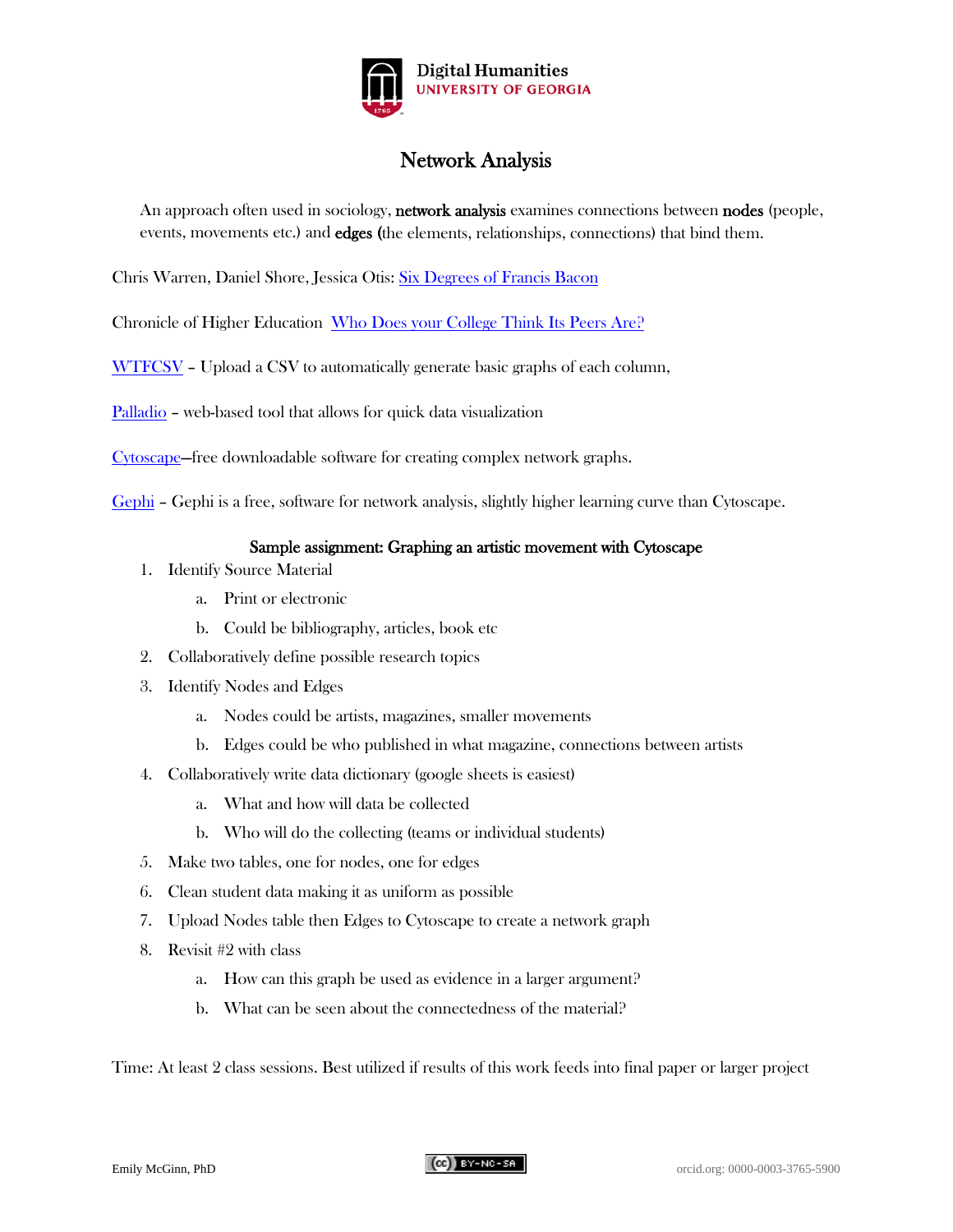

# Corpus Analysis

Reading a large text or collection of texts from a macro level (distant reading) to look for patterns in language or content across this **corpus** of text. This method often uses statistical analyses including topic modeling and finding co-locations of words.

Mark Algee-Hewitt [The Performance of Character](http://markalgeehewitt.org/index.php/main-page/projects/the-performance-of-character/)

Micki Kaufman [Quantifying Kissenger](http://www.quantifyingkissinger.com/)

New York Times [Cliches of ESPN](http://www.nytimes.com/interactive/2012/02/04/sports/football/a-compilation-of-sportscenter-cliches.html)

[Voyant Tools](http://voyant-tools.org/) - Free web-based text analysis tool. Can do KWIC analysis, word clouds, co

-locations of terms and several visualizations

[AntConc](http://www.laurenceanthony.net/software.html) - Suite of tools for more specific analysis of large amounts of text

[Topic Modelling Tool](http://nlp.stanford.edu/software/tmt/tmt-0.4/) - Natural Language Processing command line tool from Stanford

[R](https://www.r-bloggers.com/intro-to-text-analysis-with-r/) - Statistics programming language. Requires some familiarity with programming.

## Sample assignment: Find Patterns in Text using Voyant

- 1. Identify Source Material
- 2. Build your corpus
	- a. Collect Plain txt files of books/articles/playbills/government documents etc
		- i. Can be done ahead of time or have students choose their own texts
- 3. Upload your files to Voyant
	- a. hit shift and select all the txt files hit upload
- 4. What do you see?
	- a. What are the correlations between words or phrases?
		- i. Use Links
		- ii. Use correlation
	- b. What can you learn about the documents from a distance?
		- i. Are some more relevant than others to your research question?
- 5. Revisit #2 with class
	- a. How can this graph be used as evidence in a larger argument?
	- b. What can you ask that you couldn't know from simply reading all of these docs?

Time: One class session if material is collected ahead of time. Can be exploratory one-off or a method to help generate paper topics.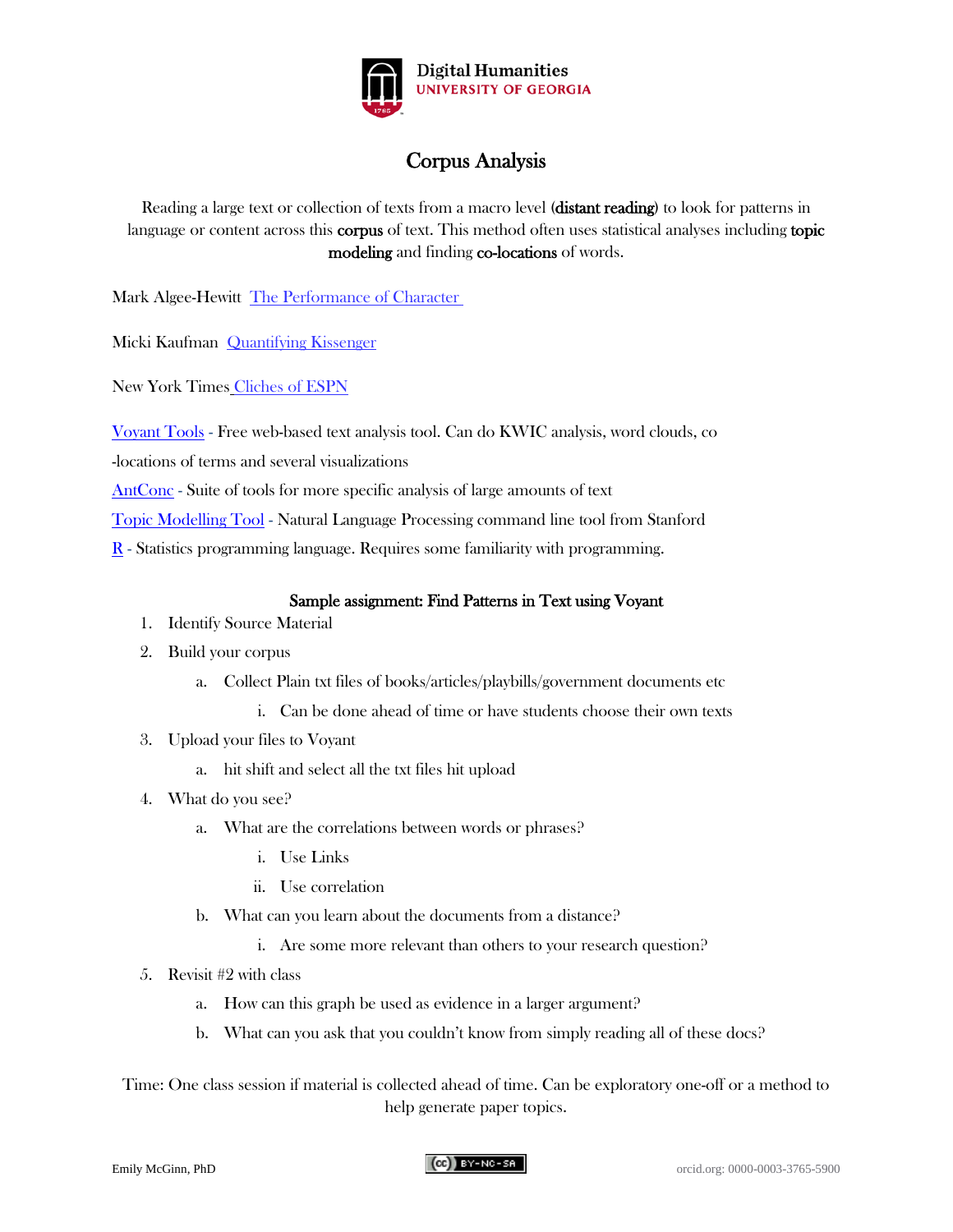

# Spatial Analysis

Using mapping technology to extract and analyze spatial data from primary sources. This process can include georeferencing historic maps and creating map based visualizations.

Vincent Brown: [Jamaica Slave Revolt](http://revolt.axismaps.com/map/)

Mitch Fraas: [Mapping the State of the Union](http://www.theatlantic.com/politics/archive/2015/01/mapping-the-state-of-the-union/384576/)

Scott Nesbit and Ed Ayers: [Visualizing Emancipation](http://dsl.richmond.edu/emancipation/)

Stanford: [Enchanting the Desert](http://www.enchantingthedesert.com/console/#map/8)

[We Mapped It So You Don't Have to](https://crln.acrl.org/index.php/crlnews/article/view/16772/18314) - Round up of digital mapping programs

[KnightLab Story Map](https://storymap.knightlab.com/) - Creates dynamic map that shows movement across time and space. Free web-based

[Carto](https://carto.com/) – Free with advanced features availabl that include analysis and animated map tools

[QGIS –](http://www.qgis.org/en/site/) Open source version of ESRI's ArcGIS.

[ArcGIS –](http://www.arcgis.com/features/index.html) Proprietary mapping software. The photoshop of mapping tools. Powerful but steep learning curve.

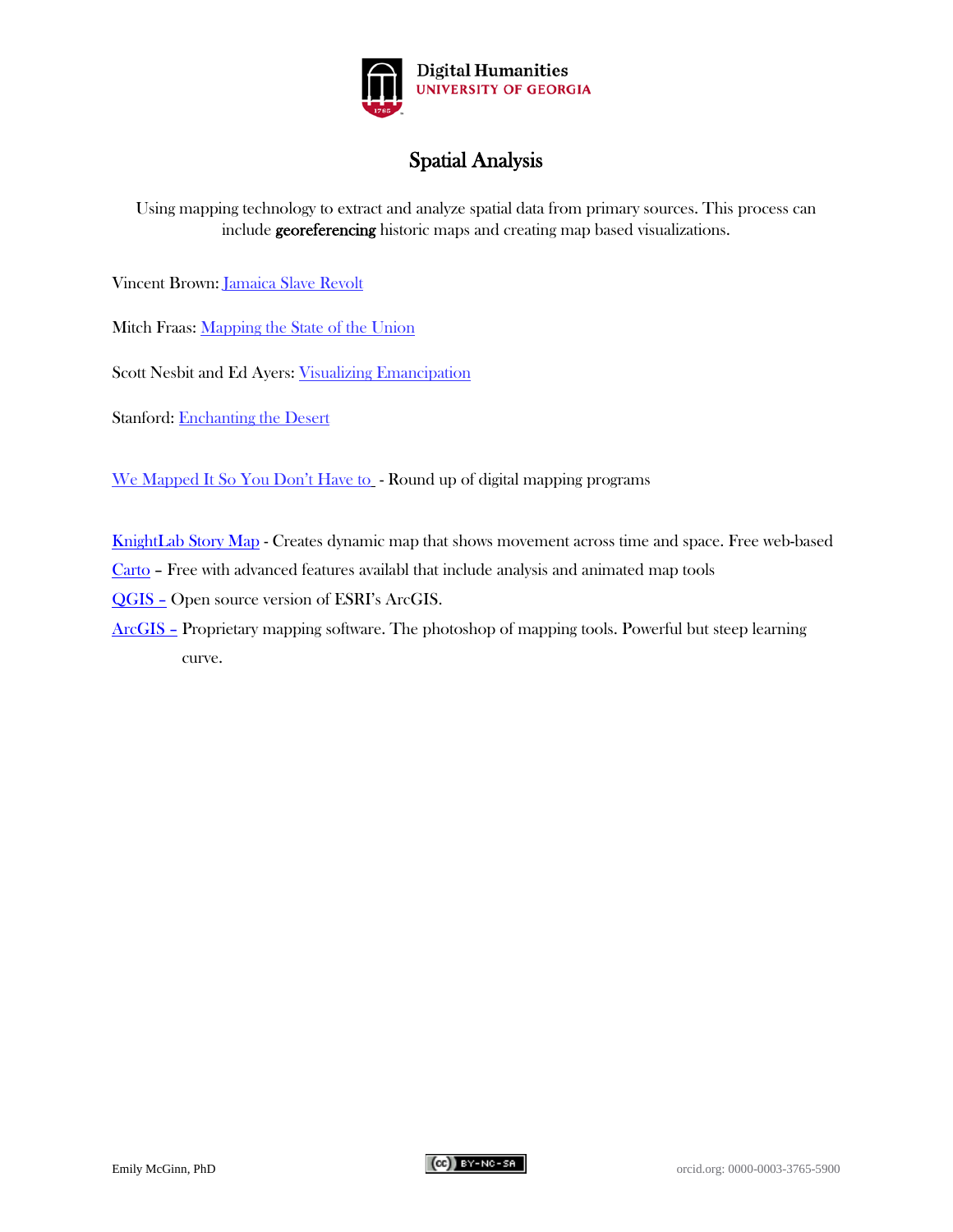

# Digital Exhibits

Using a content management system (a system that holds and organizes digital content) to curate, and display research or archival material. Beyond a website, digital exhibits often include a focus on metadata and preservation and make an argument about the content.

Diana Taylor, Lorie Novak et al [Dancing with Zapatistas](http://scalar.usc.edu/anvc/dancing-with-the-zapatistas/table-of-contents)

Janneken Smucker & Charlie Hardy [Goin North](https://goinnorth.org/)

Elizabeth Maddock Dillon, Ryan Cordell et al [Our Marathon: The Boston Bombing Digital Archive](http://marathon.neu.edu/about)

- [Omeka](http://omeka.org/) Content management system built specifically for academic digital collections. Free, open source. Build and curate digital exhibits using Dublin Core metadata standards
- [Scalar](http://scalar.usc.edu/) Platform out of USC for non-linear storytelling. Free and hosted by USC or can be installed and hosted locally. Great for multi-media components

## Sample Assignment: Create a class museum with Omeka

- 1. Create an Omeka site from your class (omeka.org for a free account or your campus install)
- 2. Have each student collect one item per week (as often as you'd like)
- 3. Post each item to Omeka as an item with 250 words explaining why the item is important
- 4. At the end of term have students curate their found items and make an Omeka exhibit
	- a. Why did you choose them?
	- b. How do you want users to experience them?
	- c. How is a digital collection similar to an experience at a physical museum? Different?
	- d. Write a 5-7 page paper of how and why you organized it this way

Time: Best if integrated into course assignments as a whole throughout semester. Exhibit by itself can be done in 1-2 sessions